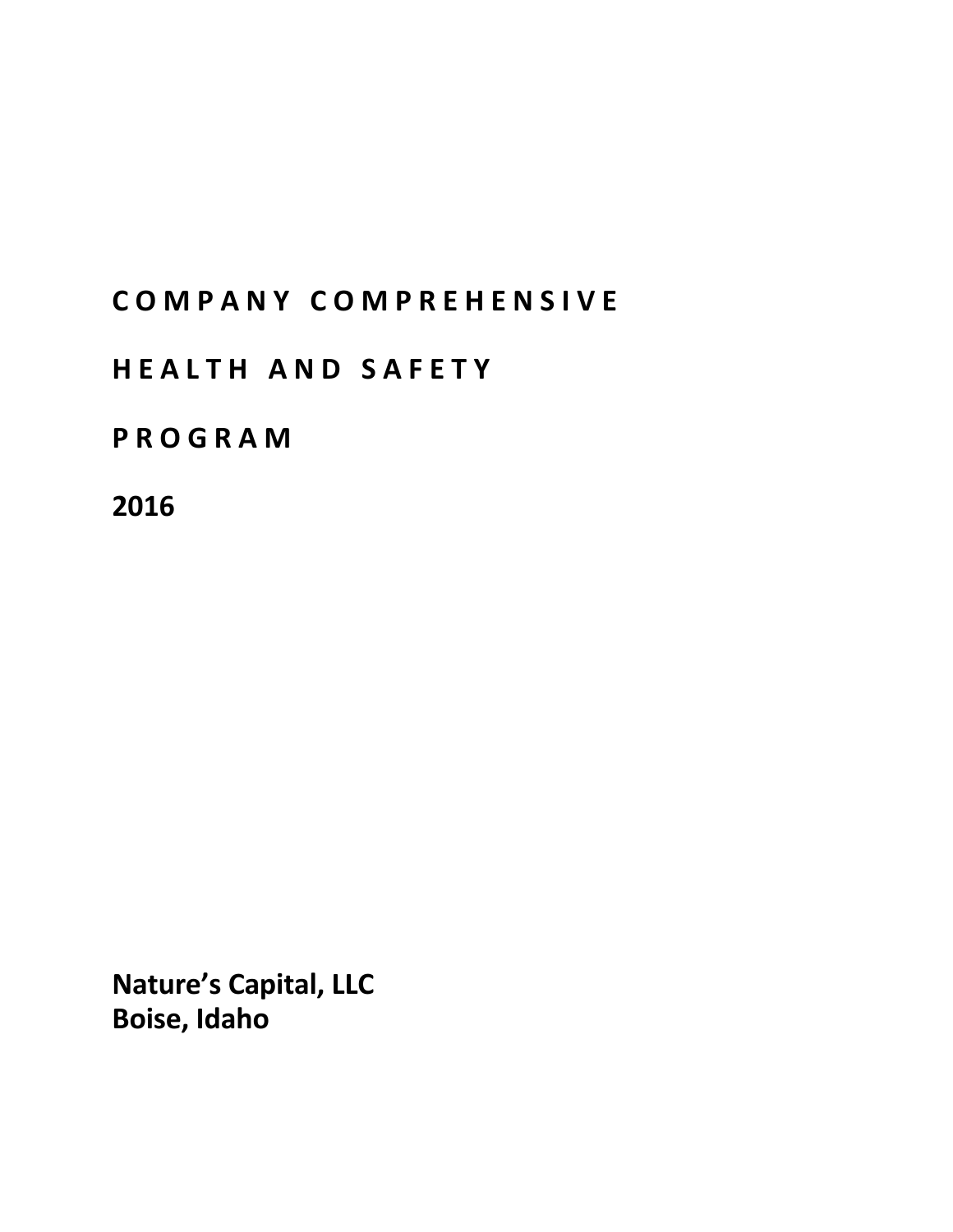## **Nature's Capital, LLC Boise, Idaho**

### <span id="page-1-0"></span>**OCCUPATIONAL HEALTH AND SAFETY POLICY**

Nature's Capital, LLC is committed to providing a safe, accident-free, and healthy work environment for everyone. Excellent safe and healthy conditions do not occur by chance. Rather, they are the result of diligent work and careful attention on the part of each member of the company's team.

A safe work environment is a system of interacting components: staff, equipment, and the physical and natural environments we work in. The foundations of our safety system are teamwork and communication. Clear and open communication is required of all team members at all times. Staff who notice hazards or other safety problems, or feel that they need additional training, must communicate these concerns effectively. We will work together to address these concerns and take corrective action when needed.

We are all obligated to know the company safety standards, and most important, to abide by them. Due to extreme conditions of our work environment, we all must maintain a strong safety culture, positive attitude and safety awareness through personal adherence, personal contact, training, and regularly scheduled safety meetings. It is the duty of all employees to perform their work with maximum regard for the safety of themselves and co-workers.

Our safety policies are based on past experience and current standards, and are also an integral part of the company's personnel policies. This means that compliance with the policies is a condition of employment and must be taken seriously. Failure to comply is sufficient grounds for disciplinary action or for termination of employment.

Safety and health are a top priority in this organization and is every bit as important as productivity and quality. In fact, they go hand in hand. Of course the best reason for you to observe these policies is because it's in your own self-interest to do so. Conscientiously following them can help you stay safe, healthy, and able to work, play, and enjoy life to its fullest.

Sincerely,

Steven K. Rust Owner/Principal Ecologist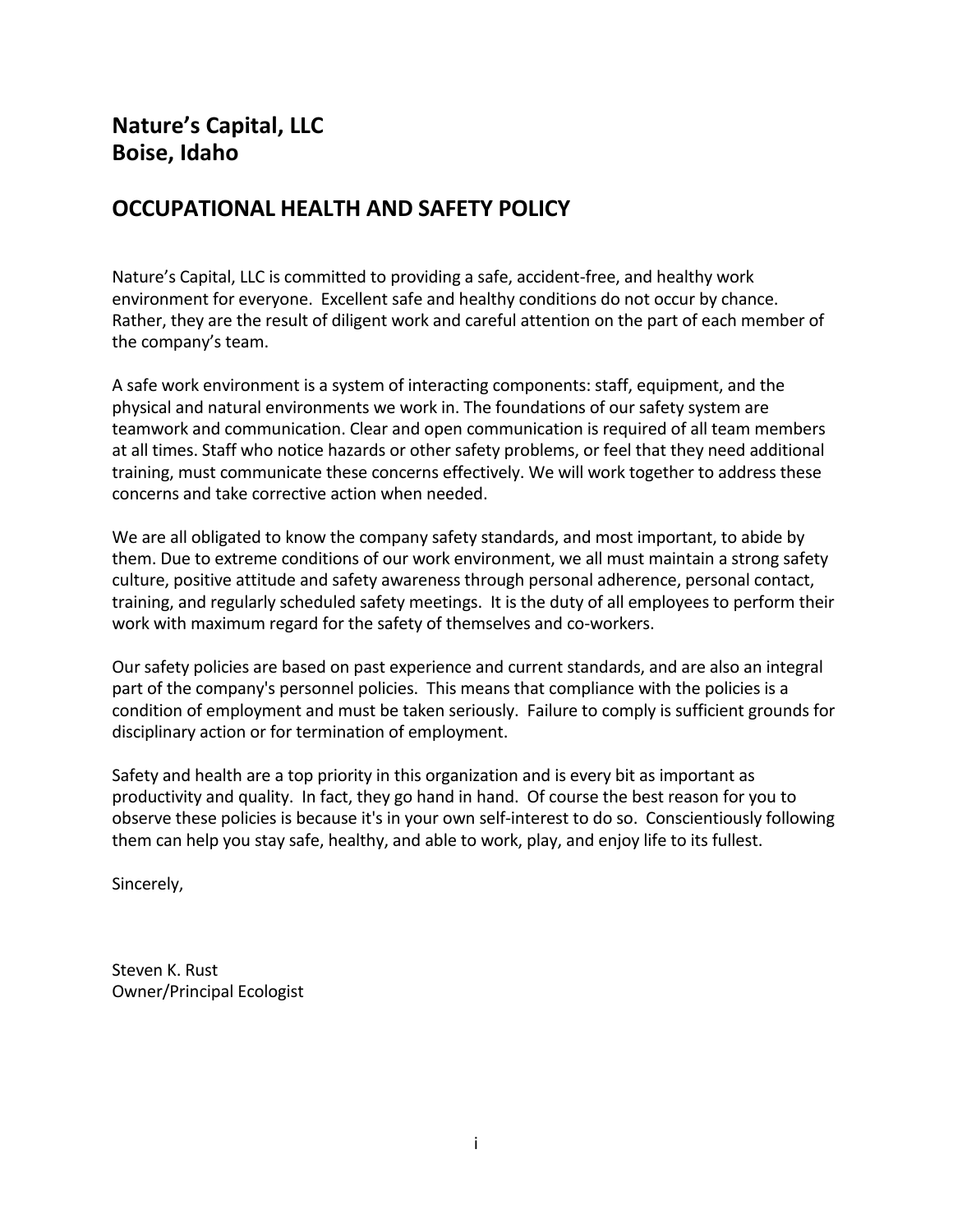## Contents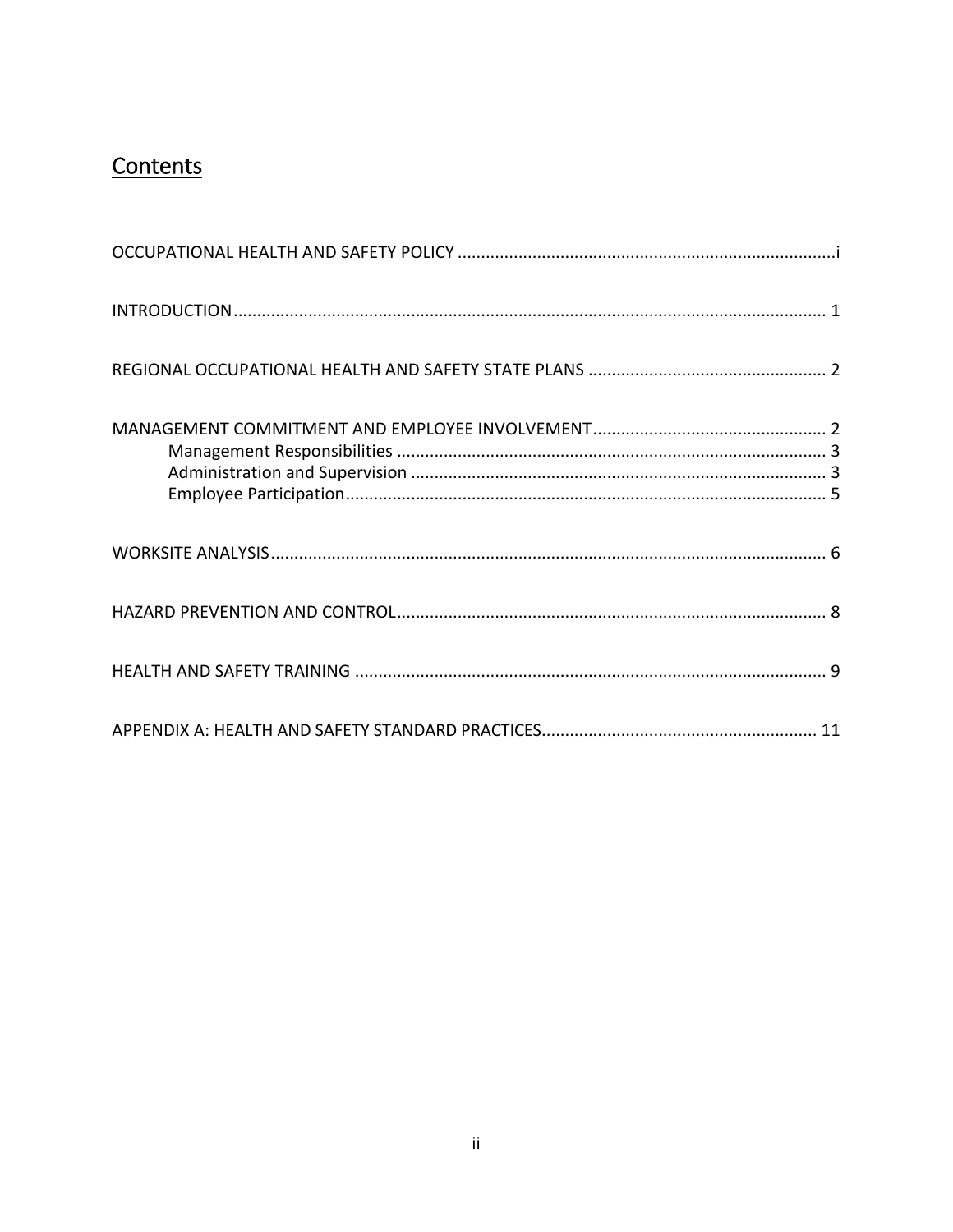## <span id="page-3-0"></span>**INTRODUCTION**

It is the policy and top priority of Nature's Capital, LLC to provide an accident-free and comfortable work environment by eliminating health and safety hazards from our office and field work environments. Our health and safety program, and specific individual programs, have been developed to assure compliance with federal, state, and local regulations.

In order to maintain the safety standards desired by our company, it is necessary to actively pursue an accident prevention program through all levels of our company. Health and safety are functional responsibilities of each employee.

Health and safety are of vital interest to everyone in the company. Each level of our organization is accountable for safe performance. Compliance with this program and safety and health rules are taken very seriously. This means that failure to comply is sufficient ground for disciplinary action or for termination of employment. These policies are an integral part of the company's personnel policies.

After brief discussion of regional state health and safety plans, this document is arranged into four major sections: (1) management commitment and employee involvement; (2) worksite analysis; (3) hazard prevention and control; and (4) training for employees, supervisors and managers. In the first section, management commitment and employee involvement, the underlying principal is management leadership and employee involvement are complementary. Management leadership provides the motivating force and the resources for organizing and controlling activities within the organization. In an effective program, management regards worker safety and health as a fundamental value. Employer involvement provides the means through which workers express their own commitment to safety and health, for themselves and their fellow workers.

In the second section, a worksite analysis means that we analyze all worksite conditions to identify and eliminate existing or potential hazards. The goal is also to identify conditions and operations in which changes might occur to create hazards. We have conducted a comprehensive, baseline survey, and have a system in place for periodic updates.

Hazard prevention and controls (the third section of this document) are triggered by a determination that a hazard or potential hazard exists. Where feasible, hazards are prevented through project design. Where it is not possible to eliminate them, hazards are controlled to prevent exposure to unsafe or unhealthy work environments. Elimination or control is accomplished in a timely manner once a hazard or potential hazard is recognized.

Finally, training is the fourth section of this document. Training is the backbone of this system. For management to lead, for personnel to analyze the worksite for hazards, and for hazards to be eliminated or controlled, everyone involved must be trained.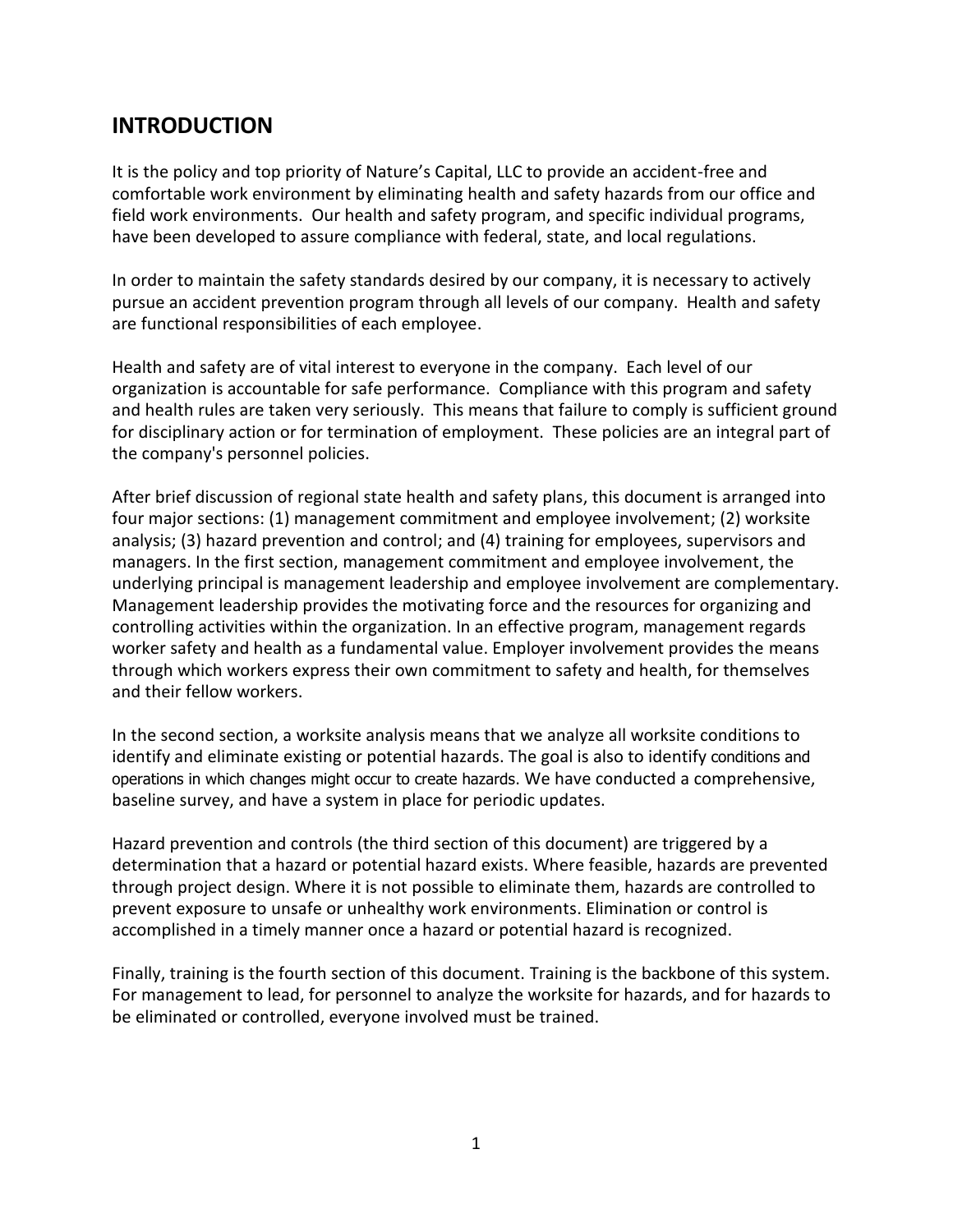## <span id="page-4-0"></span>**REGIONAL OCCUPATIONAL HEALTH AND SAFETY STATE PLANS**

United States Department of Labor, Occupational Safety and Health Administration (OSHA) regulations apply to most private sector employers and workers in all 50 states, the District of Columbia, and the other United States jurisdictions either directly through OSHA or through an OSHA-approved State Plan. State Plans are OSHA-approved health and safety programs operated by individual states instead of OSHA. Section 18 of the Occupational Safety and Health Act encourages states to develop and operate their own health and safety programs and precludes state enforcement of OSHA standards unless the state has an OSHA-approved State Plan.

Nature's Capital is an Idaho-based business and works primarily in Idaho. To the extent that client operations may extend periodically into adjacent states, awareness of the health and safety programs of adjacent states is warranted[. Table 1](#page-4-2) provides a summary of the status of state plans for states adjacent to Idaho (contact information for Idaho is also shown). All states within the northwest region have OSHA-approved state plans with the exceptions of Idaho and Montana. This comprehensive health and safety program is intended to comply with OSHA and each OSHAapproved plan within the northwest states region. Nature's Capital employees shall not work in an adjacent state without authorization. Management shall ensure that Worker's Compensation Insurance coverage is in force prior to any employee working in an adjacent state.

| <b>State</b> | Year of<br>Approval | <b>Administrative Agency</b>                                                                | <b>Telephone</b><br><b>Contact</b> | <b>Web Site URL</b>                                 |
|--------------|---------------------|---------------------------------------------------------------------------------------------|------------------------------------|-----------------------------------------------------|
| Idaho        | No state plan       | <b>OSHA</b>                                                                                 | 208 321-2960                       | https://www.osha.gov/oshdir/id.html                 |
| Montana      | No state plan       | <b>OSHA</b>                                                                                 | 406 247-7494                       | https://www.osha.gov/oshdir/mt.html                 |
| Nevada       | 2000 (final)        | Nevada Occupational Safety<br>and Health Administration<br>(Nevada OSHA)                    | 702 486-9020                       | http://dir.nv.gov/OSHA/Home/                        |
| Oregon       | 2005 (final)        | Oregon Occupational Safety<br>and Health Administration<br>(OR-OSHA)                        | 800 922-2689                       | http://www.orosha.org/                              |
| Utah         | 1985 (final)        | Utah Occupational Safety<br>and Health (UOSH)                                               | 801 530-6800                       | http://laborcommission.utah.gov/divisions/UOS<br>H/ |
| Washington   | 1982 (certified)    | Division of Occupational<br>Safety and Health (DOSH)                                        | 800 423-7233                       | http://www.lni.wa.gov/Safety/default.asp            |
| Wyoming      | 1985 (final)        | <b>Wyoming Occupational</b><br>Safety and Health<br><b>Administration (Wyoming</b><br>OSHA) | 307 777-8650                       | http://wyomingworkforce.org/businesses/osha/        |

<span id="page-4-2"></span>Table 1. Summary of Northwest State Plans. The status of state plans of states adjacent to Idaho is list alphabetically by state with administrative agency contact information. Contact information for Idaho is also shown.

### <span id="page-4-1"></span>**MANAGEMENT COMMITMENT AND EMPLOYEE INVOLVEMENT**

Nature's Capital has a relatively flat organizational structure. The maximum number of organizational layers is five, consisting of: owner, project manager, field supervisor, team leader, and team member. Due to logistical considerations, this organizational hierarchy may be compressed into just two layers: supervisor and supervisee (that is, owner and team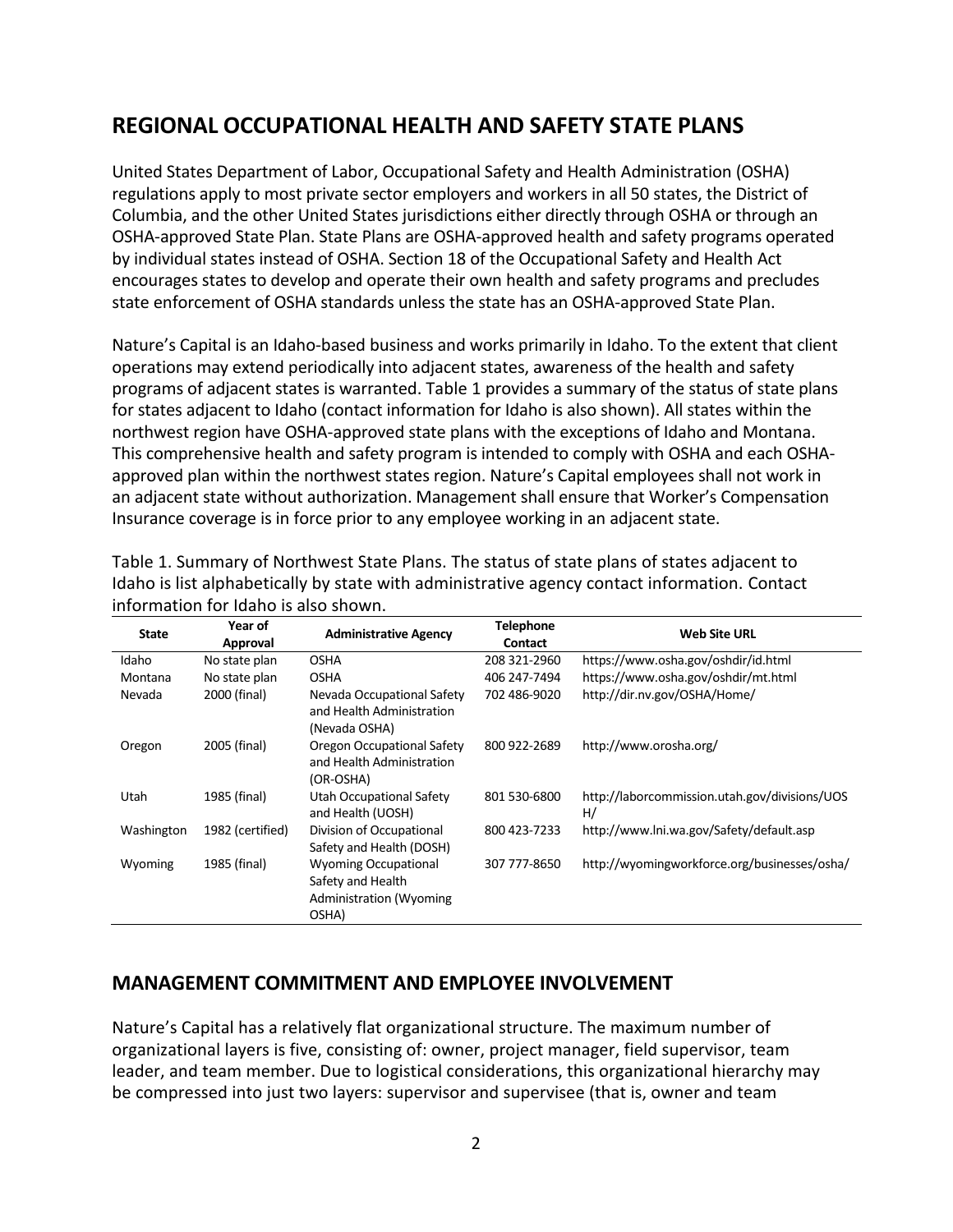member). The owner, project manager, field supervisor, and team leader serve as supervisor. The terms supervisor and manager are synonymous. The terms owner and management are synonymous. Depending on the context of use the company name, Nature's Capital, LLC (Nature's Capital) may be synonymous with management or may imply the total sum of all employees, management, and assets.

#### <span id="page-5-0"></span>**Management Responsibilities**

- 1. Health and safety policy: Nature's Capital has established a health and safety policy as shown at the beginning of this document. The purpose of the policy statement is to establish the priority of health and safety relative to other organizational goals such as profitability, productivity, and quality. This policy shall be effectively communicated to supervisors and employees.
- 2. Health and safety line of supervision, delegation of authority, and responsibility for leadership: The health and safety of any employee is the responsibility of their direct supervisor and any manager with authority regarding the employee's work activities. Supervisors with responsibility for the health and safety of their employees are granted the necessary authority to stop hazardous work activities, enforce appropriate health and safety rules and discipline violators of those rules. Supervisors will lead by example and are required to abide by all safety provisions and rules established by or for the company and each work project area.
- 3. Health and safety staff lead: An employee will be delegated as health and safety staff leader. This employee will possess all necessary health and safety training and will serve as a resource for supervisors in their daily operations. The health and safety staff lead will assist in resolving health and safety issues and in the investigation of accidents.
- 4. Health and safety resources and training: Adequate resources will be available to implement the health and safety program, including but not limited to personnel, supplies, equipment, facilities, services and training. Adequate training is an essential necessity to any effective health and safety program. Without adequate knowledge, skill and information, management and employees cannot be expected to work in a healthy and safe manner. Therefore, Nature's Capital is committed to providing this necessary training.
- 5. Employee involvement and participation in health and safety issues, planning, and evaluation: Nature's Capital will actively seek employee input regarding health and safety policy, hazardous condition evaluation and resolution, training, and all aspects of the health and safety program.

#### <span id="page-5-1"></span>**Administration and Supervision**

1. Health and safety responsibilities and accountability: Health and safety is everybody's responsibility. To maintain accountability, however, authority and responsibility is defined and delegated within each level of supervision. Clear and open communication regarding health and safety will prevail at all levels of organization within the company. Health and safety performance is an integral part of each employee's work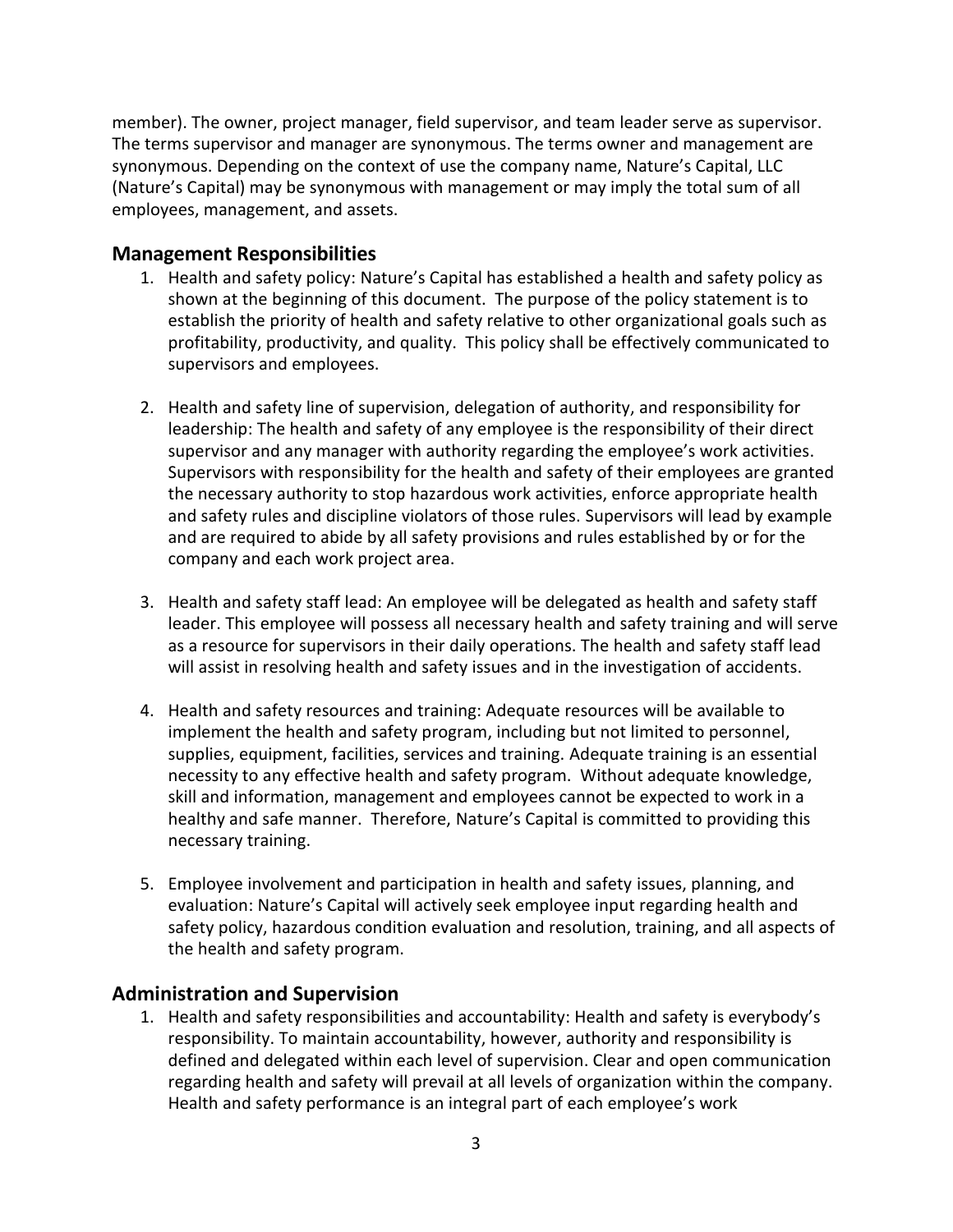performance evaluation.

- a. Management: As stated in the previous section, is the responsibility of management to provide for the health, safety, and training of employees. Management will provide professional leadership and guidance to employees. All job/project hazard analyses will be approved by management and reviewed on a project basis or at least annually. Management will delegate the following tasks as needed:
	- i. Development of health and safety training programs.
	- ii. Inspections to identify unhealthy or unsafe conditions or work practices and completion of associated written reports of inspections.
	- iii. Maintenance of the state health and safety poster, emergency telephone numbers, OSHA Form 300, and other required.
	- iv. Maintenance of accident and incident investigation and reporting procedures and systems. Maintenance of all records and reports of training, accidents, or illnesses that have taken place during company operations. Investigation of serious or reportable accidents (fatalities, lost workday cases, and accidents that require medical treatment).
	- v. Report accidents that result in an occupational fatality or three or more hospitalized workers OSHA within eight (8) hours of occurrence.
	- vi. Assistance with the completion of state worker's compensation reporting.
- b. Project Leader: It is the responsibility of project leader to identify job-related hazards and to eliminate potential causes of accidents, injuries, and illnesses at worksites to the best of their ability by:
	- i. Considering an employee's identified personal, physical, and mental condition when assigning duties.
	- ii. Knowing the type of equipment being used and its limitations.
	- iii. Preparing a project hazard analysis with involved employees for each work project or activity.
		- 1. Employees may request review of a JHA with their supervisor at any time.
	- iv. Eliminating unacceptable risks by inspecting the work project or activity and by identifying, evaluating, correcting, and following up on recognized hazards.
	- v. Conducting onsite safety and health review sessions to emphasize precautions identified in the project hazard analysis.
	- vi. Making inquiries into all incidents, accidents, and injuries that they observe or that are reported to them; following through with the appropriate investigation procedures and corrective actions; and ensuring that all threats, assaults, intimidation, or other like acts are reported immediately to management.
- c. Team Leader: It is the responsibility of team leaders to:
	- i. Assist in the development of project hazard analyses.
	- ii. Distribute and balance workloads among their team members.
	- iii. Provide new team members with on-the-job training.
	- iv. Ensure team members engage in safe work practices.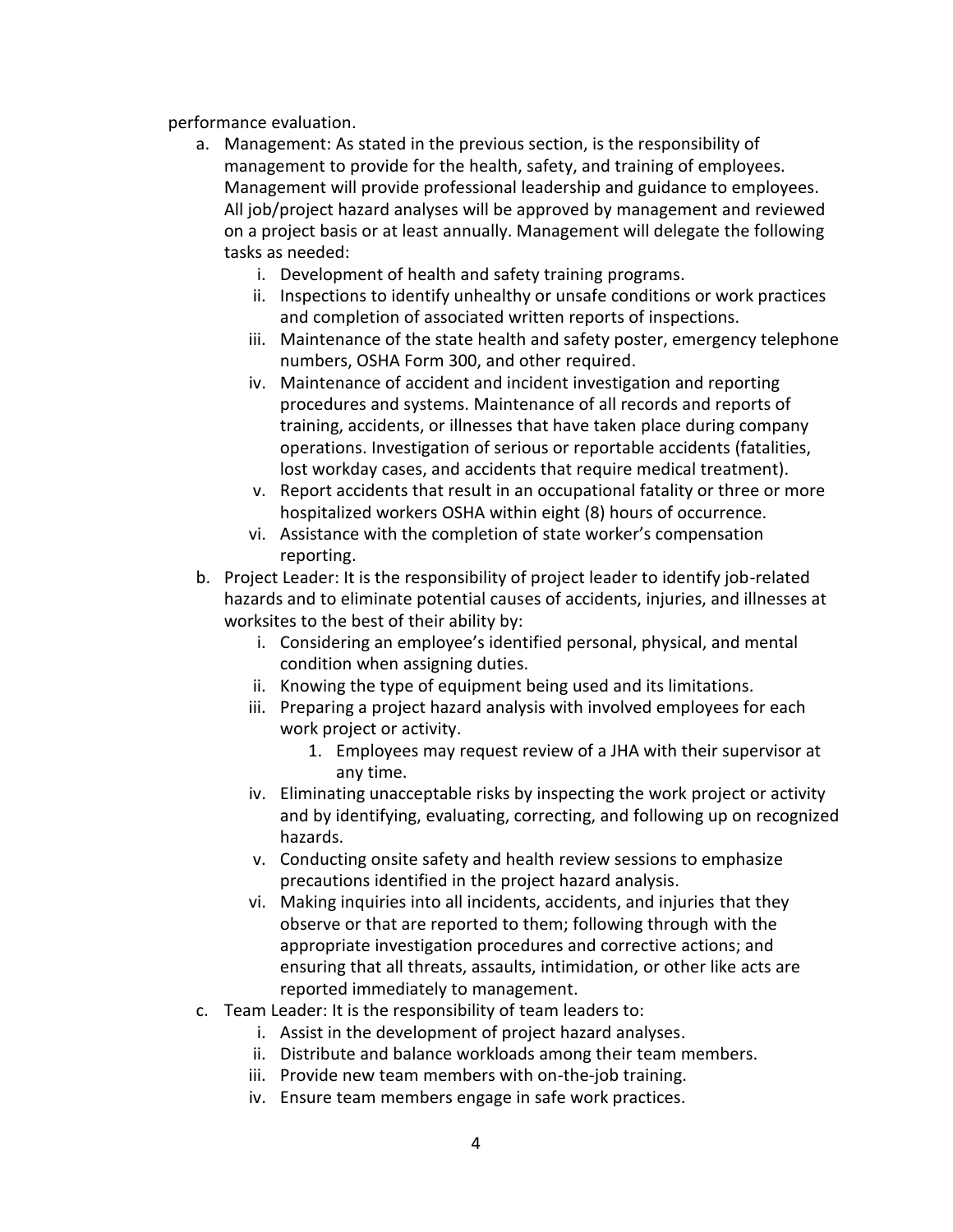- d. All Employees: It is the responsibility of all employees to:
	- i. Inform their supervisor of any personal, physical, or mental condition that could compromise the safety or health of the team or themselves.
	- ii. Comply with the job/project hazard analysis and the established safety and health procedures and practices.
	- iii. Take the initiative for their own safety and health, and that of their coworkers, by pointing out unsafe conditions and unsafe work practices and, immediately reporting any threats by persons against themselves or Nature's Capital to their supervisor or management.
	- iv. Use clear and open communication regarding all aspects of their work.
- 2. Correction of non-performance: Health and safety policies and practices are established to protect the welfare of each employee and the employees that they work with. Furthermore, a safe and healthy work environment contribute to greater job satisfaction and higher productivity. Observation of the company's health and safety program is a key performance evaluation factor.
	- a. Willful violation of the company's health and safety program will result in immediate termination of employment.
	- b. Failure to observe the company's health and safety program in less egregious circumstances will result in the following disciplinary progression:
		- i. Oral warning by the direct supervisor.
		- ii. Written warning and employment performance contract administrated by the owner and direct supervisor.
		- iii. Termination of employment.
	- c. Supervision may recommend, or management may decide (independent of supervisor recommendation), to escalate an incident to any level of this threepart disciplinary progression based on circumstances of the violation of the company's health and safety program.

#### <span id="page-7-0"></span>**Employee Participation**

- 1. The company's health and safety program is open to review and discussion. Employees are encouraged to raise questions, concerns, or offer suggestions for improving the program. Positive employee involvement in issues related to health and safety contribute to the wellbeing of all employees, work satisfaction, and productivity. Positive participation in the health and safety program will be reflected in employee performance evaluations. Opportunities for involvement include but are not limited to:
	- a. Decision-making and planning
	- b. Allocation of health and safety resources
	- c. Health and safety training
	- d. Hazard detection, prevention, and control activities
	- e. Health and safety performance evaluations.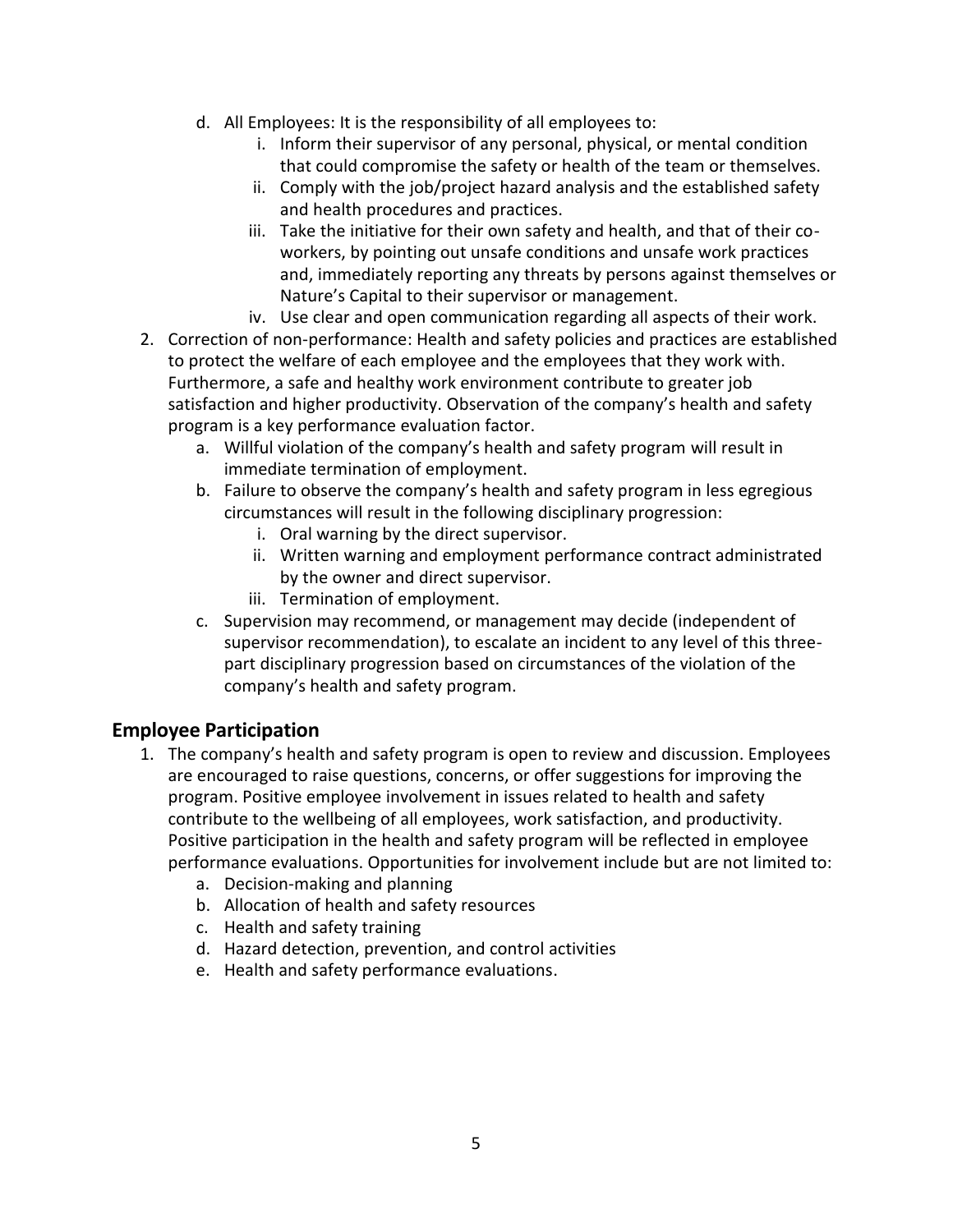## <span id="page-8-0"></span>**WORKSITE ANALYSIS**

- 1. Health and safety goals and objectives: It is a goal of Nature's Capital to have an injuryfree work environment. At a minimum, the company will maintain occupational injuries and illnesses to below the national Lost Workday Incidence (LWDI) average for our Standard Industrial Classification (SIC) code. This health and safety goals will be achieved by (1) comprehensive health and safety hazard inspections; (2) accident and incident investigations; and (3) adequate and necessary training for all managers, supervisors and employees. Incremental goals may be established using steps, milestones, or other progress points. As with objectives, action statements may incorporate SMART criteria (Specific, Measurable, Attainable, Relevant and Trackable) when appropriate.
- 2. Comprehensive health and safety survey: Qualified persons such as an OSHA consultant, private consultant, insurance loss control specialist, or appropriately trained and experienced Nature's Capital employee will conduct an annual comprehensive hazard survey.
	- a. During the annual comprehensive health and safety survey the operational effectiveness of applicable OSHA-mandated programs will be evaluated.
	- b. An annual audit of the company's health and safety system will be conducted by management.
- 3. Regular health and safety self-inspections: Nature's Capital will conduct periodic inspections of office and field project work environments for compliance with health and safety rules. The purpose of the in-house inspection is to identify hazards and unsafe practices before they cause an injury or accident.
	- a. Health and safety inspections will be conducted under the following minimum timelines:
		- i. Management will inspect all fixed facilities quarterly.
		- ii. Supervisors will inspect their areas of responsibility at least weekly and more frequently as project activities require.
	- b. After completing work environment inspections, the responsible person will:
		- i. Discuss findings with staff and management.
		- ii. Ensure recommended changes and other actions necessary to remove or control the hazard are implemented.
		- iii. Provide documentation to management regarding the corrective actions taken and still required.
	- c. The company's health and safety program will be reviewed at least annually.
- 4. Surveillance of established hazard controls: Surveillance for workplace hazards shall be a constant and on-going process. Daily surveillance by supervisors and employees is necessary for the elimination of hazards before an accident or incident occurs.
- 5. Hazard reporting system: It is everyone's responsibility to identify, report, and correct, possible hazards. Employees are particularly important in this process as they are in the best position to identify hazards in the workplace and day-to-day operations. Reporting hazards is a protected activity and no action will be taken against anyone for identifying unsafe conditions. Rather, this is encouraged and will reflect positively on performance. Reports of hazardous work conditions will be made to the direct supervisor and management for appropriate action.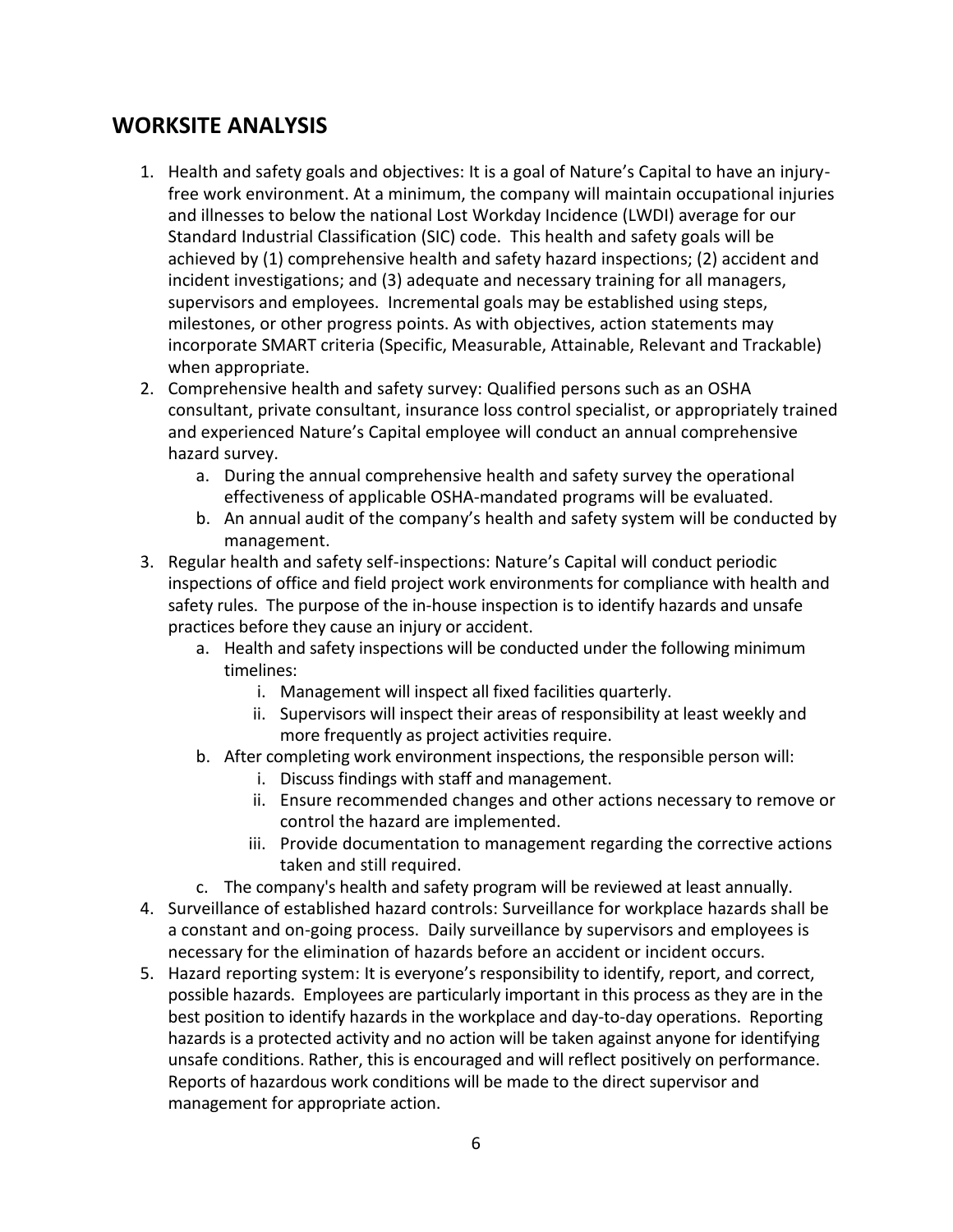- 6. Change analysis: All levels of the organization will be responsible for planning activities involving health and safety aspects of changes in facilities, equipment, materials, or processes. Planning procedures will ensure the health and safety input of appropriate personnel, especially those affected by the changes. This is particularly necessary for new activities or processes.
- 7. Accident and incident investigation: Accidents involving personal injury or property damage will be investigated. This investigation will be conducted by management and include the injured employee, immediate supervisor, witnesses and (optionally) an ad hoc safety committee. Results of the accident investigation will be documented to (1) determination of the cause and (2) recommendations to prevent another similar accident.
	- a. A health and safety incident is a "near miss" event in which no personal injury or property damage occurs. Employees are required to report health and safety incidences. Reported incidents will be investigated as though they were accidents.
	- b. Record of all recordable accidents, (near miss) incidences, and occupational illnesses will be maintained for each work location using OSHA Form 300 (or similar). Workplace health and safety incident, injury, and illness data will be evaluated and analyzed to enumerate the type, to detect time trends and spatial patterns, and to determine proportional distributions among operations and personnel. Results of these analyses are useful in detecting hazards and setting priorities for hazard corrections.
- 8. Hazard Communication: A current Safety Data Sheet (SDS) (formerly known as material safety data sheet [MSDS]) for each chemical product used in office and field work environments will be kept on file, reviewed, and evaluated to assist in the prevention, elimination, or control of hazards posed by these chemical products. The hazards identified on the SDS shall be controlled by the hierarchy of engineering controls, administrative controls and lastly, personal protective equipment.
	- a. All chemical products used by Nature's Capital will be labeled in accordance to the OSHA Hazard Communication Standard.
- 9. Job hazard analysis: The job hazard analysis (JHA) is developed to ensure safety and health by clearly assigning responsibility and accountability to employees, first-line supervisors, and line officers. JHA is a formal technique for detecting hazards associated with specific work activities, whether in the field or office work environment. The objective of the JHA is to careful study each step of a work activity, identify existing or potential hazards associated with each step, and determine the best way to perform the activity to reduce or eliminate these hazards.
	- a. The annual comprehensive health and safety survey (Item 1, above) will incorporate a JHA of ongoing work activities.
	- b. A JHA will be completed for every project. The results will be fully considered in the project budget prior to submitting a proposal, estimate, or bid.
	- c. Nature's Capital will only accept contracts that have incorporated written allowances for newly discovered hazardous work conditions or environments.
	- d. Nature's Capital may employ expert hazard analyses to assist in the identification, elimination, or control of hazardous work conditions or environments.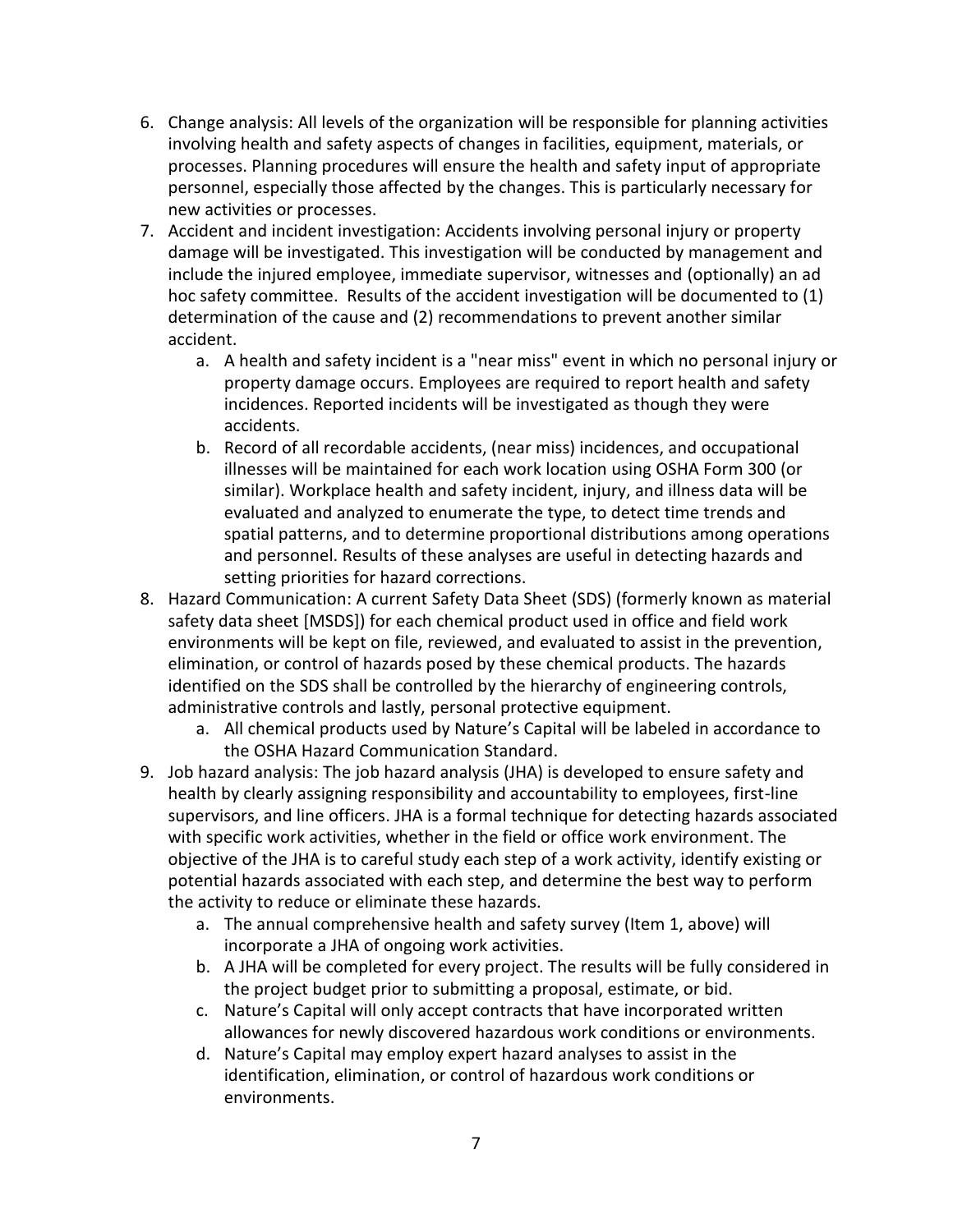## <span id="page-10-0"></span>**HAZARD PREVENTION AND CONTROL**

- 1. Hierarchy of hazard controls: Hazards identified during hazard identification and assessment procedures will be controlled by the hierarchy of (1) engineering controls, (2) administrative controls, and (3) personal protective equipment. Even though engineering controls may not eliminate the hazard, engineering controls will be implemented to the full extent feasible.
- 2. Health and safety standard practices: Nature's Capital has developed health and safety standard practices which are shown Appendix A of this document so named. These standard practices are established as minimal operating procedures. Failure to comply with these standards will result in employee disciplinary action. All employees shall be instructed in these requirements prior to any relevant work activity.
- 3. Applicable OSHA-mandated programs: Any mandated program that is applicable to the operations of Nature's Capital will be developed and implemented. These programs include, but are not limited to: Hazard Communication Standard, Personal Protective Equipment, Respiratory Protection Standard, and Exposure Control Plan. (Note: Nature's Capital employees are prohibited from work environments defined as confined space and prohibited from servicing or maintaining machines or equipment for which unexpected energization or startup of the machines or equipment, or release of stored energy, could harm employees.)
- 4. Personal protective equipment: Nature's Capital has conducted job hazard analyses that assist in the identification of required personal protective equipment (PPE) for operations of the company. The company will train, and each employee is required to know (in relation to their assigned work duties) the following:
	- a. When PPE is necessary.
	- b. What kind of PPE is necessary.
	- c. How to properly put on, adjust, wear, and take off required PPE.
	- d. The limitation of the equipment.
	- e. Proper care, maintenance, useful life, and disposal of required PPE.
- 5. Housekeeping: The appearance of office and camp facilities as maintained with proper housekeeping is indicative of the overall health and safety program. Housekeeping requirements are defined in the company's health and safety standard practices (Appendix A).
- 6. Emergencies: Nature's Capital has planned and prepared for reasonably anticipated emergency situations. Emergency situations include fire, natural disasters known to the area, catastrophic failures in the company or neighboring facilities, workplace violence, and terrorist acts.
- 7. Emergency medical care: The company's office work environment and the surrounding area has emergency medical and rescue services available by dialing 911. Minor injuries may be treated at the office first aid station. Field projects typically occur in remote locations where there are no emergency medical or rescue services within a reasonable distance or response time.
	- a. All employees are required to be trained in basic first aid and cardiopulmonary resuscitation (CPR).
	- b. Current and verifiable certification of first aid training is a condition of employment with the company.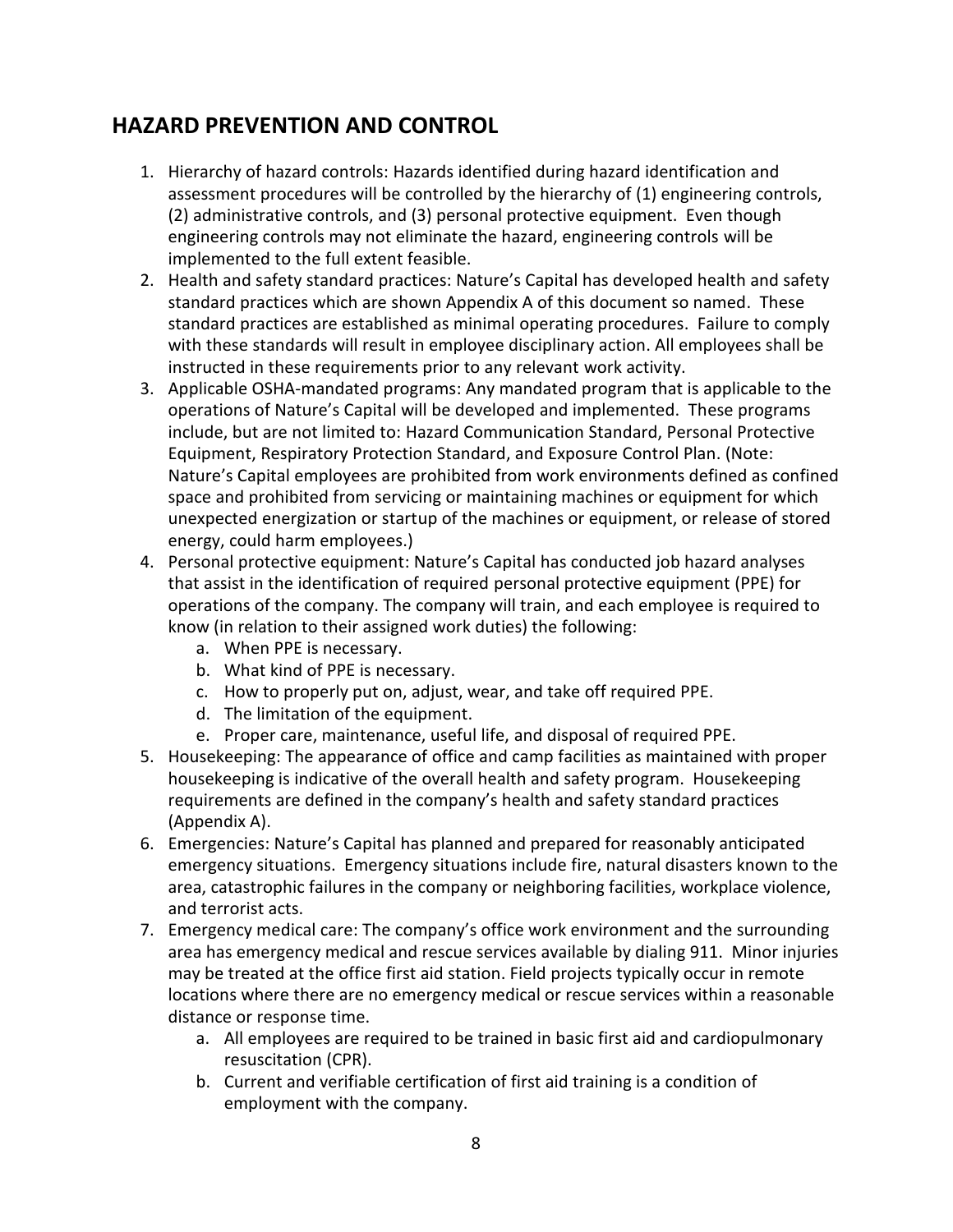- c. Field employees are required additional emergency medical care training based on their assigned work location and duties.
- d. The company has defined emergency medical care qualifications in standard practices for travel.
- 8. Preventive maintenance program: Preventive maintenance is important because equipment failures can cause accidents, injure employees, damage property, and cause work activity delays. Preventive maintenance consists of following the manufacturer's recommendations, performing scheduled maintenance and responding to employees' concerns and repair requests. Defective equipment will be placed out of service when appropriate.
- 9. Tracking hazard corrections: All hazards identified through inspections, job surveillance, or employee concerns will be documented and tracked to verify corrective actions are completed. All scheduled maintenance activities and repair orders will be documented and tracked to verify completion of corrective action. Corrective actions will be completed in a timely manner. Corrective actions taking 30 days or longer will be reviewed by management.
- 10. Drug-Free Workplace:
	- a. The unlawful use, possession, transfer, or sale of illegal drugs or controlled substances and the misuse of alcohol by employees during work hours are prohibited.
	- b. The consequences for violation of the drug-free policy may include, but are not limited to, a referral for therapeutic help, discipline, or termination.
	- c. A list of community resources that provide substance abuse treatment and prevention services is posted at the bulletin board where they may be regularly viewed by employees. The Department of Health also provides information on their website, or may be contacted directly.
	- d. Nature's Capital is a smoke-free workplace, including office and field work environments.

## <span id="page-11-0"></span>**HEALTH AND SAFETY TRAINING**

- 1. Health and safety training: Education and training are essential for maintaining a safe and healthy work environment. Knowledge of the health and safety standards and how and when to function under these standards necessary to maintain a healthy and safe work environment. Employees shall receive appropriate training and continuing education for the knowledge, skill, and information necessary to conduct all work activities in a safe and healthy manner prior to exposure to hazardous conditions. This training may be formal or informal, including on-the-job training by supervisors. Various individual OSHA health and safety programs specify that training be provided to employees. Supervisors will ensure their employees are scheduled and provided this training as required. Examples of specified training include (but not limited to): fire extinguisher training and hazard communication.
- 2. Employee orientation: New employees will receive an initial health and safety orientation. This orientation will consist of at least announced health and safety policy, general health and safety standard practices, major hazards and protections, and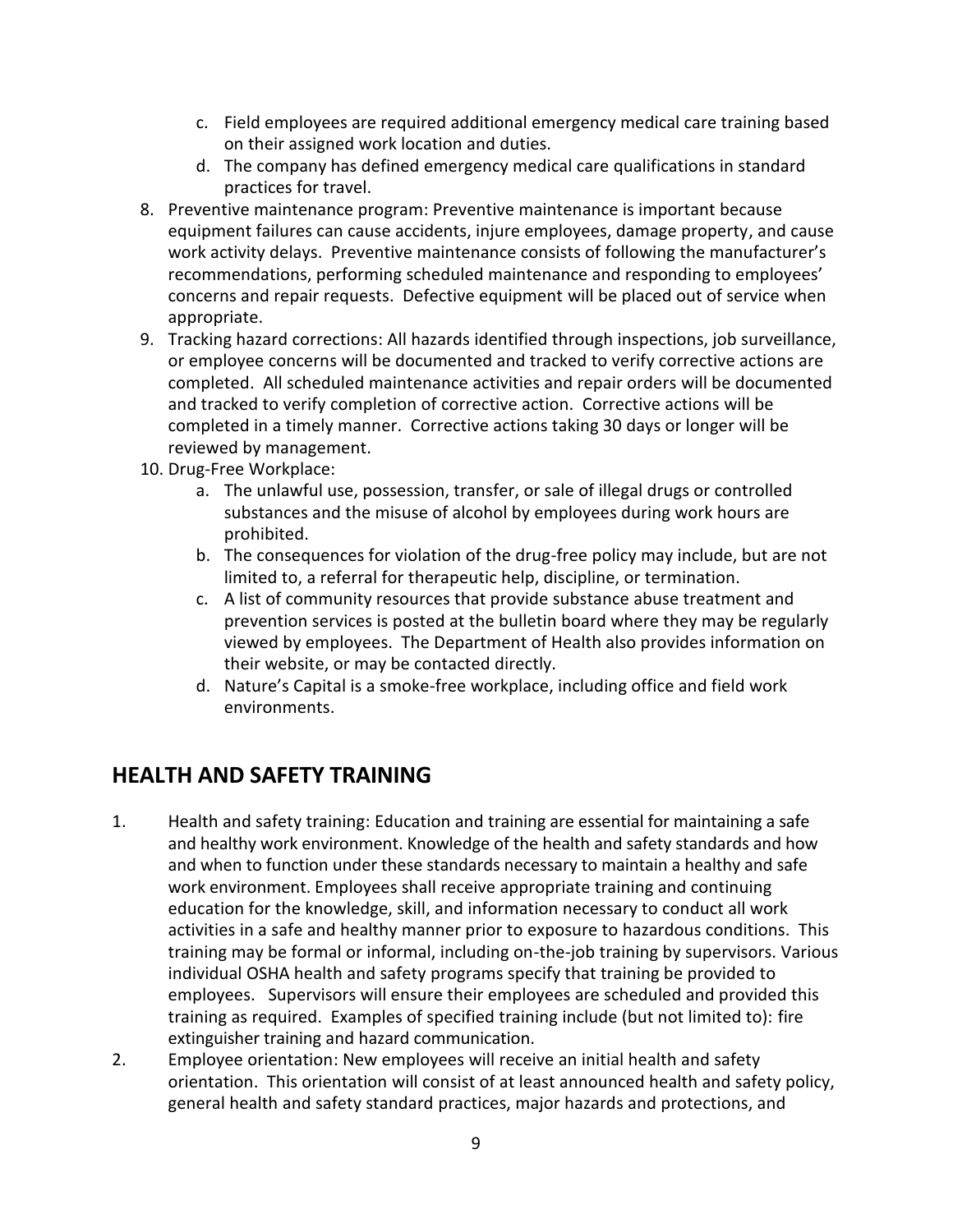emergency procedures. Re-orientation may be necessary when an employee changes job duties, if the change involves significant new hazards, protections, or emergency procedures.

- 3. Supervisor health and safety training: First-line supervisors are close to the work and have direct responsibility for personnel doing the work. The first prerequisite for effective health and safety supervision is an understanding of the hazards, protections, and emergency procedures associated with the supervised work.
	- a. In addition to hazard awareness, recognition and controls, supervisors need to be able to train and motivate their subordinates to recognize the hazards, use the protective measures, and follow the emergency procedures. Supervisory effectiveness is key to health and safety performance. Supervisors may need coaching or specialized training to acquire these supervisory skills.
	- b. Supervisors lead by example. Therefore they must at least be trained to provide for their personal health and safety. Supervisors will be trained to exercise leadership roles regarding health and safety issues throughout the workplace.
	- c. Managers must understand both the way and extent to which effective health and safety protection impacts the overall effectiveness of the business. Accidents and injuries cost money and affect the company's bottom line. Managers who understand this are far more likely to ensure that the health and safety management system operates as needed.